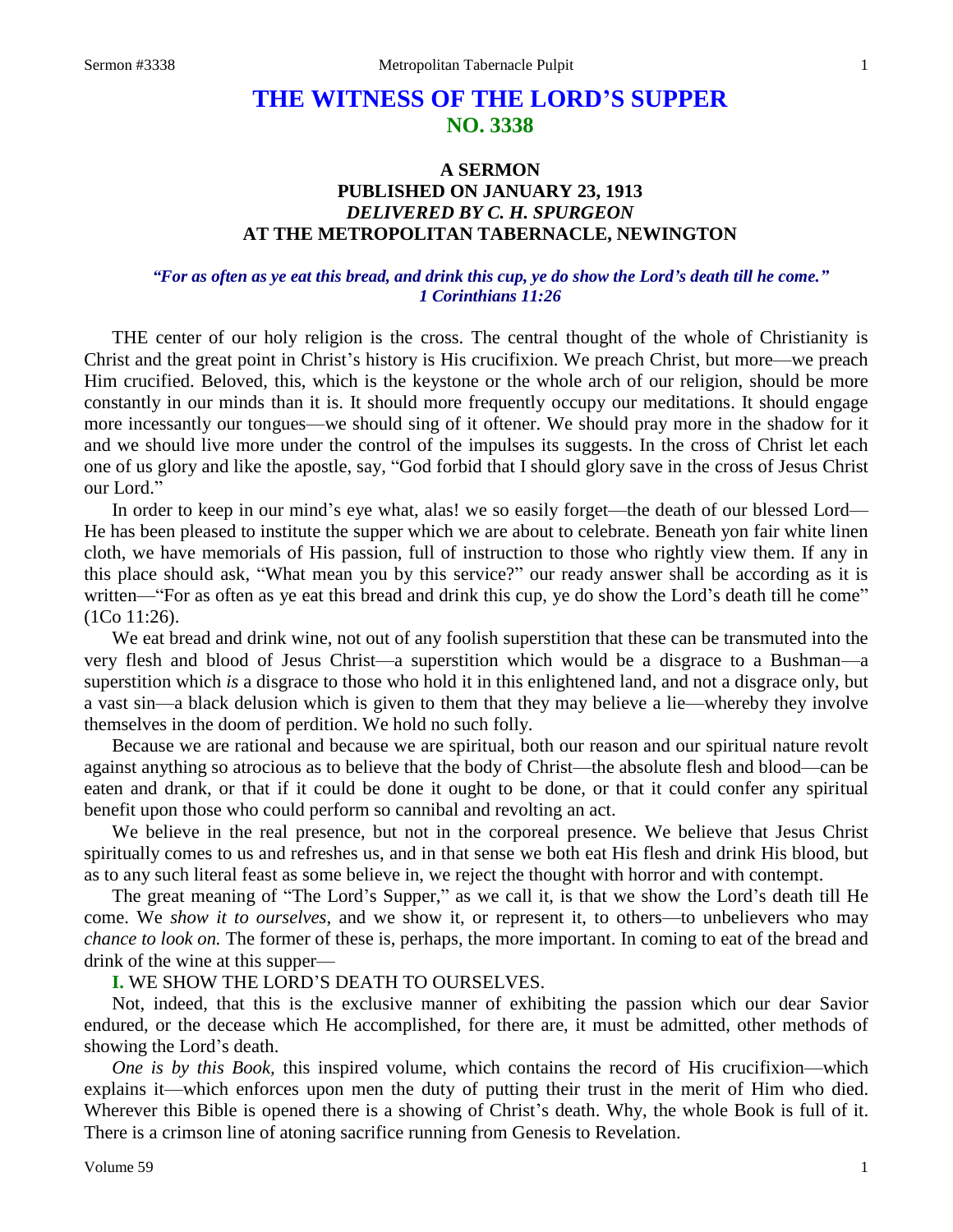#### *"Here I behold my Savior's face Almost in every page."*

Every distinct book of inspiration is like a mirror reflecting the image of Jesus—"as in a glass, darkly," it is true, but still sufficiently clear even for these dim eyes of ours. All the Scriptures are the swaddling bands of the child Christ Jesus, as said Augustine of old—If you would see Jesus, you must search for Him in Holy Scripture, and by the light of the Holy Ghost, you will not go far until you find Him.

The Lord Jesus Christ's death is also shown forth *in public ministry.* There are some who are so fond of painted windows, because, they say, they preach by painting. Brethren, we paint by preaching, that is the only difference, and to paint by preaching is an infinitely better thing than to preach by painting. All the methods that are adopted to show forth Christ's death throughout all the world are utter vanity compared with the ministration of the Gospel.

It is not possible for the preacher too much to magnify His office. It is God's predestinated channel of grace to the sons of men. "Faith cometh by hearing, and hearing by the word of God"—and as we speak, God helping us, Christ is set forth, manifestly crucified, amongst you. How many in this place have seen Jesus by what they have heard spoken of Him? The eye of the mind has seen Him. 'Twere of little avail for the eye of sense to do so. Thousands saw Christ with their natural eyes and perished in their sins. But to see Him with the eye of the spirit—this it is that saves. The preaching of the Gospel paints Christ to the mind's eye, not to the natural eye, so it is the best way of depicting Him, for it exactly meets the vision that it is intended to impress.

Still, over and above the showing of Christ's death in the Word printed and the Word preached, there comes in this emblematical supper in which we show Christ's death after a manner I will try to explain. We show to ourselves as we come here *that Christ was* really incarnate and so could die.

My soul, as you take that bread into your fingers, remember that it is a thing to be handled and to be touched—a material substance. And so, God, the infinite, took into union with Himself actual flesh and blood, such as you have in your own body. A strange thing that a pure Spirit should condescend to tabernacle in flesh—and yet it is so written—"The Word was made flesh, and dwelt among us, and we beheld His glory, the glory as of the only begotten of the Father, full of grace and truth."

Oh, matchless mystery! He who fills all things became an infant of a span long. He who is eternal and omnipotent became a humble working-man, putting on the garment without seam, suffering, toiling, and at last yielding up His life. As each drop of wine shall pass your lips, and you do recognize it as a material substance, you show to yourself, O believer, that Jesus Christ became incarnate. Think you of this.

Take care that you do not make a God out of the manhood, nor a man out of the Godhead. Rest assured that as certainly as Christ was God, without diminution of His splendor, so certainly He was also man, pure man with a manhood like your own, even as He Himself said—"Handle me and see; a spirit hath not flesh and bones as ye see I have." See, then, brethren, your next of kin—a sufferer like yourselves—and let the bread and wine remind you of Him.

Then next, the supper *reminds you of your Lord's sufferings.* There is the bread broken. The wine, the juice of the grape, crushed out with pain and labor—poured out. Now remember that Jesus Christ, though not a bone of Him could be broken, was broken in spirit—"Reproach hath broken my heart; I am full of heaviness"—He poured out His soul unto death.

Let the bread and the wine remind you of the bloody sweat in the garden—of the anguish unto death which He endured in dark Gethsemane, amongst the olive trees. Let them bring to your recollection, beloved in the Lord, the scourging at the hands of Pilate and of Herod. Imagine you see Him standing patiently there, giving up His back to the smiters, and His cheeks to them that plucked off the hair hiding not His face from shame and spitting.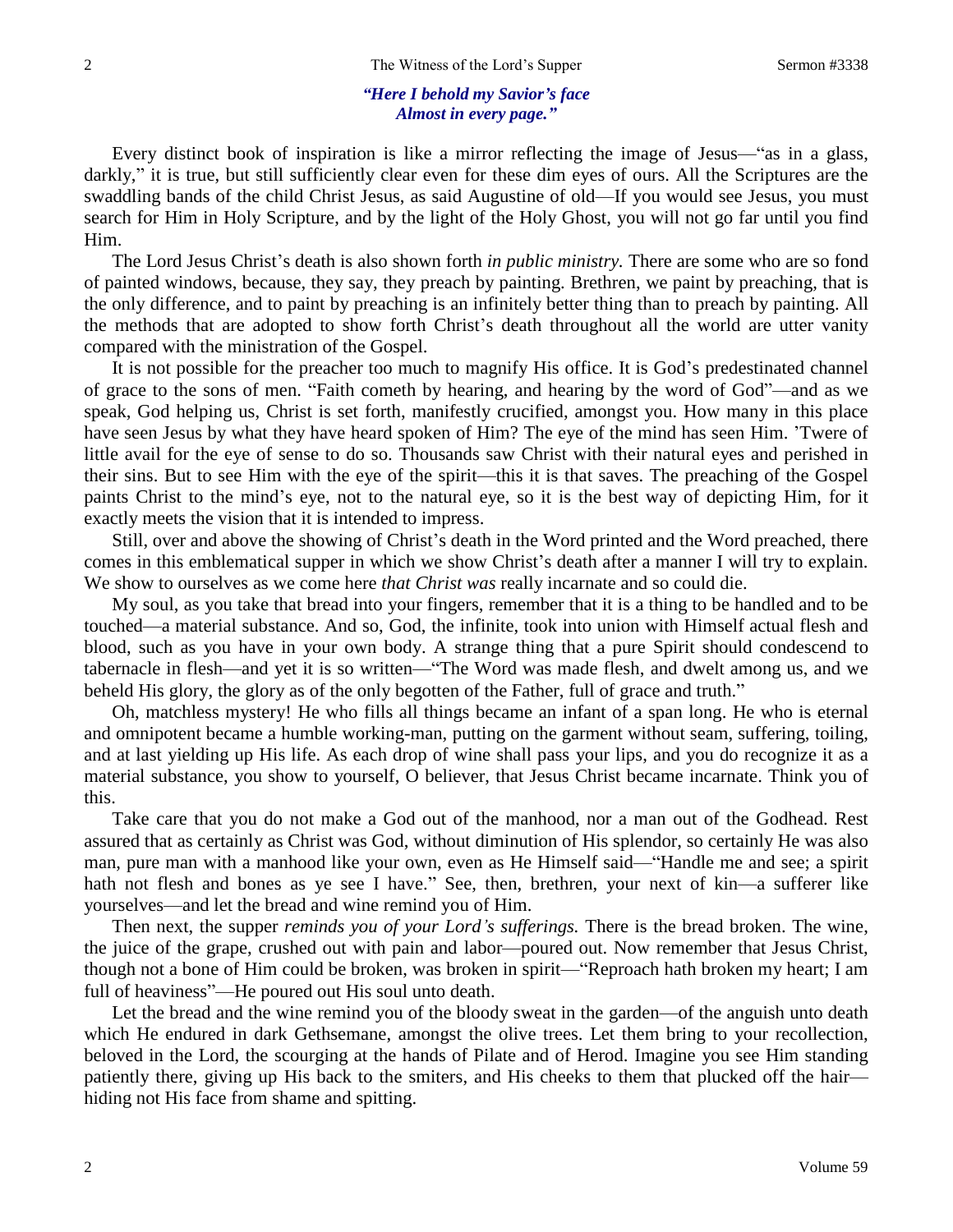That bread broken and that wine poured out should remind you of the journey along the *Via Dolorosa,* as He went fainting beneath the burden of His cross. They must remind you of the cross and the nails, the grief of being forsaken, the anguish of thirst, and the bitterness of scorn, and the torment of fever, and at last, death itself.

I do not say that, perhaps you will be able to make the whole scene pass before your minds, but I bid you try to do so. Drive away every other thought, as Christ drove the buyers and sellers out of the temple. Charge your soul to stand with His Virgin Mother at the cross-foot and pray that His blood may fall upon you, drop by drop, that you may be so enchanted by what you see, withal so dreadful, but yet so full of bliss, that you may not dare for a moment to let a stray thought come in. This and this only, think of. Think of Jesus incarnate and of Jesus suffering.

But the bread and the wine show more than this. What do I see? Bread, the flesh. Wine, the life, the blood. Flesh and blood, then, when separated, are both dead so that the cup and the bread together distinctly signify the actual death of our Lord. There is no such thing as a Lord's Supper with the bread alone nor with the cup alone, nor with the bread and wine mingled. They must both be distinct. Without shedding of blood there is no remission of sin, and until the blood has been poured forth, the flesh still remains and retains its life. But put the two distinctly, and you get the idea of death as clearly as you can have it.

Now, beloved, I want you to come close up to this truth, that the Lord of Glory actually died. For our Savior there was no passing into heaven by a chariot of fire. It is not said of Him, as of Enoch, that "He was not, for God took him," but He must die.

You dread death. You look forward to it frequently with trepidation. But Christ passed absolutely through it and the human soul and the human body of our Savior were rent from each other. He actually descended into the abodes of the dead. He bowed His head to the great enemy and yielded up the ghost. Had He not so died, there had been no ransom paid for you, for God's law demanded a life. The sentence was, "The soul that sinneth, it shall die." Christ has actually died—and let this Supper bring home the thought most sweetly to yourselves that Jesus died.

We have not yet shown Christ's death wholly to ourselves. *The spreading of that bread* and wine on yonder table is a showing to ourselves *that God has made a provision for human wants.* A hungry man coming to that table thinks at once of eating and drinking. He perceives that if it is placed there, it is placed there for use. Bread and wine in the cupboard may be stored, but bread and wine on the table are evidently for use.

Now, child of God, catch that thought and hold it. Jesus Christ has come into the world, not to withhold, but to give. Not to reserve, but to distribute. Not to keep to Himself any good thing, but to bestow all that He has upon His people. Come, then, with all your great necessities—come to the Savior, for He freely presents Himself to all believers.

Great Sinner, do you want great pardon? Jesus will give it to you. He puts on the table the cup. Do you want, Christian, great comfort? Come and take it—it is put on the table. Jesus keeps open house for all comers who come by faith to Him. Have you the faith to come and trust Him? Then all that Jesus is and has you may be and have.

Especially you that are His friends, you that have leaned upon His bosom—do not stint yourselves, for He does not stint you. You are not straitened in Him—if straitened at all, it is in yourselves. Jesus puts upon the table for us Himself, and being put there, it is as good as an open invitation by a loud voice, saying, "O, you hungry, come and feed! O, you thirsty, come and drink!" There is nothing in Christ which He will deny to His people. Christ has nothing in heaven or on earth which He will keep back from the believer that dares to come and ask for it. Come, then. Oh, come boldly! The Lord give you access unto this grace.

And do we not show the Lord's death a little further when, *after having spread the supper, we come to eat it*? Then we say to ourselves, "Just as I must eat this bread, or it will not nourish me, so must I take Jesus Christ personally, by a distinct act of faith and take Him to be mine. And as this bread, after I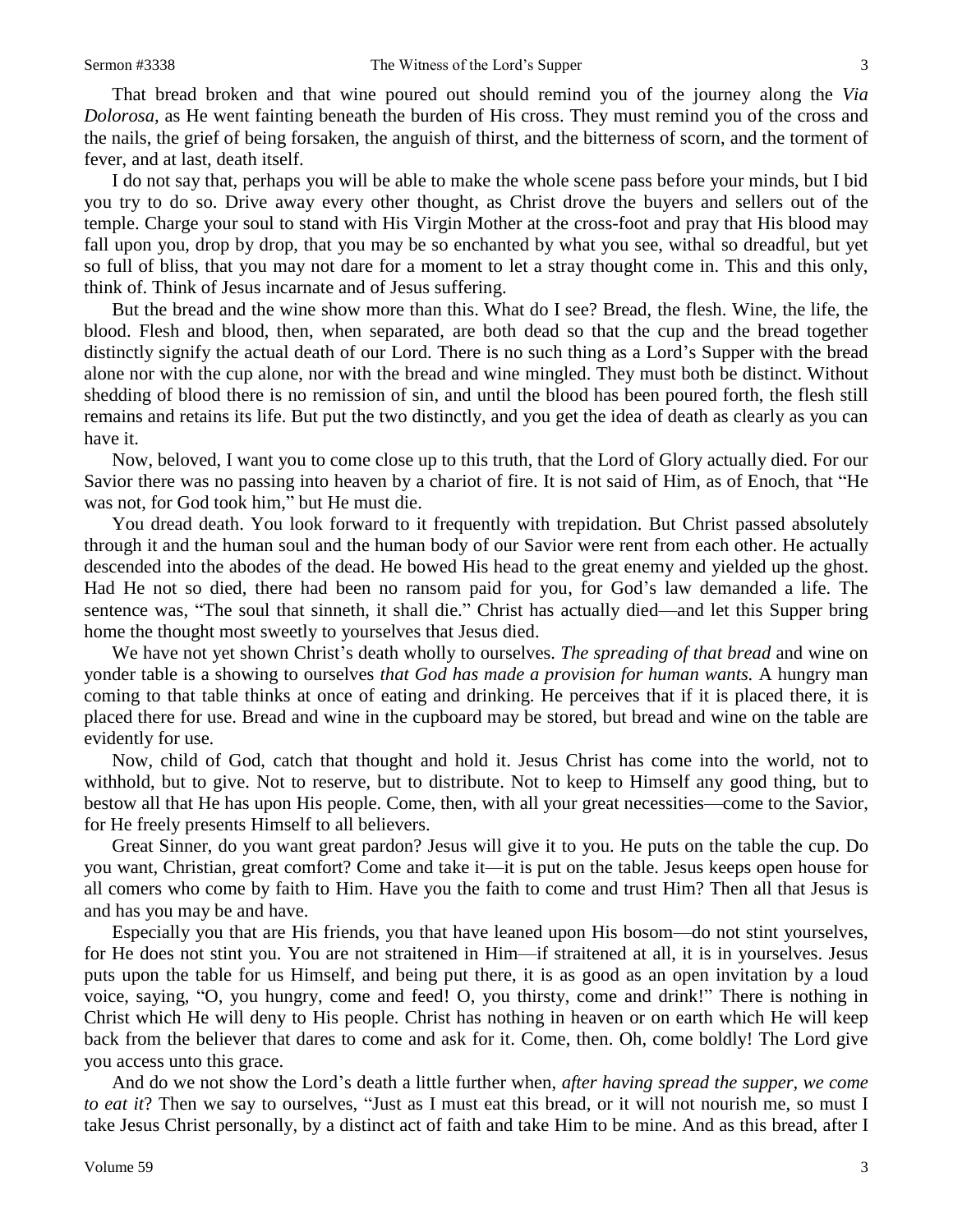have taken it, incorporates itself with me, so that there is no distinction between this bread and my body, but it helps to build up the structure of my body. So when I take Christ and trust Him, He becomes one with me, and I become one with Him, and my life is hid with Him. And He says that because He lives I shall live also."

Now, is not that a wonderful lesson to teach by so simple an action? You eat, you drink, the food becomes assimilated into yourselves. You come to Jesus, you trust Him, and Christ becomes one with you, and you become one with Him, so that henceforth you can say, "It is no more I that live, but Christ that liveth in me," and as for Jesus, He calls you a member of His body. He calls you a branch from His stem. He calls you the spouse and He Himself your Bridegroom. Oh, sacred union, effected by the act of reception which is the act of faith!

And now, beloved believer, as you first lived by receiving grace, you can only grow in that life by still receiving. Do not come to this table and say, "What can I bring?" No, but come and say, "What can I take away?" Do not say, "Am I worthy?" That question never ought to be asked. You are not worthy. But come, unworthy as you are, and take what Jesus has provided for unworthy sinners.

"Well," says someone, "but we are to take heed lest we eat and drink, being unworthy." No, you are not. There is no such text in all the Bible. You see, you have left out a syllable. What it does say is about eating and drinking unworthily—and that is with respect to the way of eating it. If you come to this table lightly—if you come to it irreligiously, profanely—if you come as they did at Corinth, to drink merely, if you come to get money by it, as some did in years gone by, to qualify themselves for office or to obtain charity—that would be to eat and drink unworthily. But unworthy as you are, if your

## *"Hope is fixed on nothing less Than Jesus' blood and righteousness,"*

then come you hither, for such as you the table is spread.

And when you do come, I do pray you yet once more, *do not let unbelief keep you back from enjoying all that is to be enjoyed.* You know a very hungry man does not stand on many manners. If he is told to eat everything that is set before him, then his hunger does not permit him to stand on niceties, but he eats all he can get. And so may you.

Ay, and you may carry away what you will, too, with you. You may come and get a feast tonight and the sweet remembrance of it in days to come will be permitted to you. Do believe that Christ does not refuse you anything. When you pray, do not ask as if you were getting something out of a hard-hearted being, but come to One whose delight it is to give—whose very glory it is to scatter His mercies amongst His beloved ones.

> *"Come, make your wants, your burdens known; He will present them at the throne; And angel-bands are waiting there, His messages of love to bear."*

Thus, you see, in the bread and the wine, in the bread and wine separated, in the bread broken and the wine poured out, in the two emblems put on a table, and in these two being so partaken of that they become united with the fabric of our body—we set forth the whole mystery of the death of Jesus Christ to ourselves. May the Spirit of God help us to do this truly.

Observe now that—

**II.** WE ARE TO SHOW CHRIST'S DEATH TO OTHERS.

As often as we eat this bread and drink of this cup, we do this. We *show to others the fact that Jesus died.* I think historians have taken it as one of the best proofs of a fact when some rite has been instituted to commemorate it. A pillar with an inscription is not always a certain index to truth. Our own Monument, for instance, had a record on it that London was burned down by the Catholics—who had no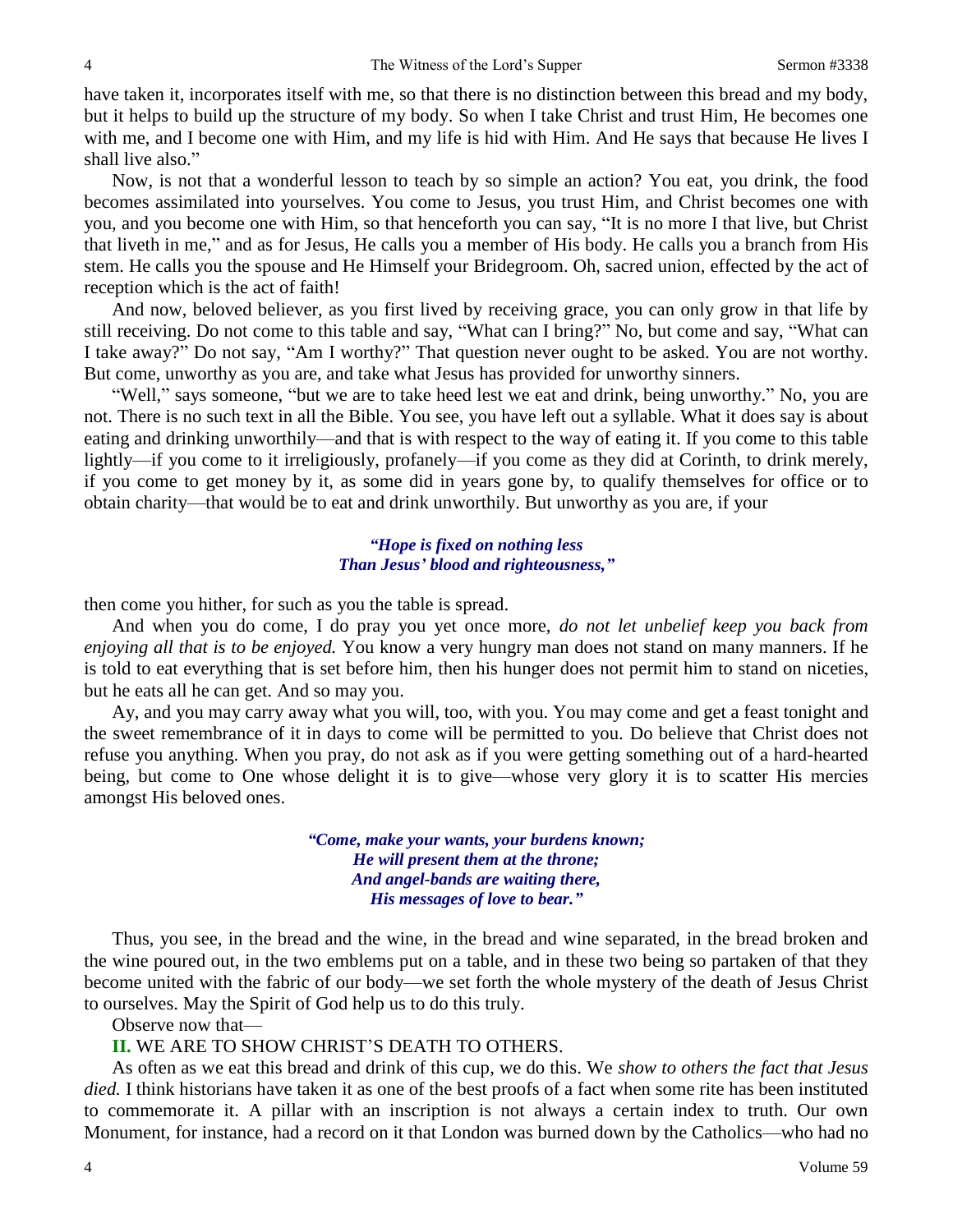But as a general rule, large bodies of men will not agree together to celebrate continually events which never occurred. Nobody doubts, I suppose, the siege of Londonderry, when the 'prentice boys meet every year to make a noise and disturbance. They at least bring before the historian's mind the certainty that such an event did occur, for it is still thus recorded.

Now, our Lord gave us this simple method of breaking bread and drinking wine to be our way of setting up our pillar—our mode of keeping up a great historical fact—that there was a Man who lived in Judea, who professed to be the Son of God, who was the King of the Jews, who lived a humble life and died a marvelous death. There is no fact in history so well attested as this. So that those who have given up the inspiration of Scripture have seldom touched either the life or the death of Jesus, but have conceded both to be facts.

And now this very night, perhaps, in fifty thousand places, at this moment, this commemorative act of eating bread and drinking wine is about to be performed in this one country of England. Now that is something by way of record, and by this act we help to perpetuate to all generations the fact that Jesus died.

But we do a great deal more than this to others. We assert by coming here tonight, and eating this bread and drinking of this cup, *that we believe that this man*, *Jesus of Nazareth, was the Son of God and the Savior of men, and that we go in with Him for everything that is involved in the story of His life and death.* 

That is to say, if it be a shame for Christ to die upon the cross, we are willing to bear part of the shame. If it be thought to be foolishness to believe in a crucified man—we are fools and come here to avow it. If it be said to be a stumbling block to many that Jesus of Nazareth should be the Son of God we come to declare that it is no stumbling block to us. We accept Him as divine. We trust in Him as the propitiation for our sins.

Beloved, when you shall take that bread, you take part with Christ. You take lot with Him and mark you, He goes up the bleak side of the hill often —and you will have to do the same, with the snow between your teeth. And He often lodges in huts and hovels—yea, He has not where to lay His head. He has handfuls of the world's filth thrown at Him and but little of its gold laid at His feet. He is despised and rejected of men—and if you will keep Him company, you must expect to be despised, too, and to get as ill-treated as He had—for the servant is not above his Master, nor the disciple above his Lord.

Whoever follows David must go to him in the wild goat tracks of Engedi, or dwell with him in the Cave of Adullam. He that would be David's man must share David's want and David's disgrace, or else he cannot share his crown. Believers, have you counted this cost? You professors who come to this table and who say to the onlookers, "We go with Christ. We are enlisted under His banner. We have given ourselves to Him"—have we counted the cost?

> *"Have you counted the cost? Have you counted the cost Ye followers of the cross? And are you prepared for your Master's sake To suffer all worldly loss.*

> > *And can you endure with the virgin band, The lowly and pure in heart, Who whithersoever the Lamb doth lead, From His footsteps ne'er depart?"*

Oh! that so counting the cost, you may continue with Him till life's journey is over. Thus, you see, you not only assert that Christ died, but you communicants assert that He died for you and that you are one with Him, and will take shares with Him when He comes into His kingdom.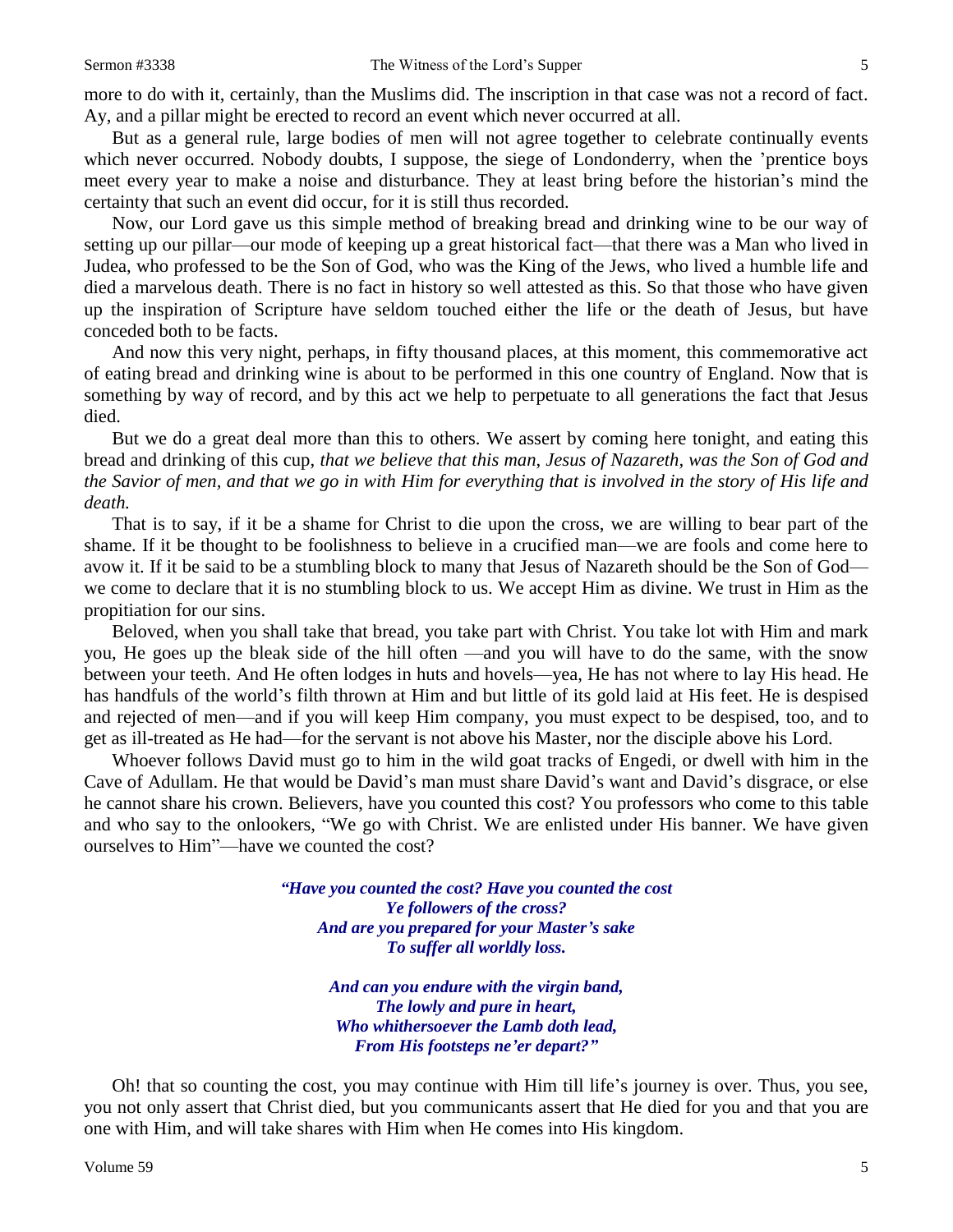You do even more than that. *You explain the meaning of Christ's death by the mere fact of coming to this table.* "How," say you, "is that?" In eating the bread and drinking the wine, you set forth a sacrifice—a libation of blood and a slaughter of flesh—and you say to all the world, "Our trust for salvation rests in a sacrifice. We have no hope of being saved by anything that springs of ourselves—we look wholly out of self and entirely to the sacrifice which was offered up on the cross."

While some of you sit down to the table, others of you will be onlookers. I do pray you, as you look on, if you have never known this truth before, learn it now. All your hope of ever entering heaven must lie quite out of yourselves and be concentrated in another—in God's only and own dear Son. While I am stating this fact, which is so well known to you that it sounds commonplace, I feel as if I could burst into a flood of tears, to think that it should grow so commonplace and yet be not believed.

Does God become man and die, and will you not trust Him? Does my God, that made the heavens and the earth, of whom I read that without Him was not anything made that was made—does He become a man and suffer that sinners might live? And is it nothing to you, is it nothing to you, and will you prefer the tawdry pleasures of this world to the solid bliss which He can give you?

And will you dash yourselves upon the bosses of JEHOVAH'S buckler and run upon His glittering spear, and ruin yourselves forever, rather than close in with Christ and kiss the Son lest He be angry? I can understand why it is that you do not love my Lord, for once I was so foolish myself, but oh! it is brutish—it is worse than that, it is devilish to despise a dying Christ.

I know not whether I have not vilified the devil in using his name in such a matter as that, for surely, had Jesus died for devils, they would not have been such devils as men are who, hearing of a Savior and believing the story of His passion, yet turn a deaf ear to it and give their souls up to Madame Wanton, or to base-born Mammon, or to some other carnal thing which will but delude and destroy them.

There are some of you I shall never see again. I charge you before the Eternal God, as we shall meet at His last judgment seat, do think of this—that if it is worth God's while to come here, and be incarnate, and so to suffer, to make atonement, it is not a thing for you to trifle with. Or if you do, you will find that the stone which you refused will grind you to powder in that day when, like some cliff that is loosened from its socket, long quivering there, it shall come rolling down upon the heedless traveler to crush him and utterly destroy him.

God save you, my dear hearer, stranger to me, and stranger to yourself, and stranger to my God. And though you may remain a stranger to me, yet may you begin to know something of yourself tonight, and something of my Master, of whom I will say this one thing—If you did but know Him you would love Him.

> *"His worth if all the nations knew, Sure the whole world would love Him too."*

Thus, then, do we show the fact of our participation in Christ's death and the meaning of it.

Does not the voice of ages and of generations after generations speak to you now in the constancy and frequency of this celebration? And do you not perceive that we move forward to the boundary which shall realize the church's hope? "We do show the Lord's death till he come."

Then He is coming. He is coming. I know not when, no, nor know the angel of God that is nearest to the Eternal Book when God unfolds the leaves. But He is coming. As when the earthquake comes, with divers signs and prodigies that make men start, and yet they know not what it is, He comes. As the lightning flash that is seen from east to west, He comes. As the thief that steals silently through the shadows of the night and robs the sleeper, so He comes.

The Man that wore the thorn-crown is coming, with a crown about His brow more glorious than all the coronets of earth. He is coming. The Son of Mary is coming, to wear no more the garment without seam, but wrapped

*"With rainbow wreath and robes of storm."*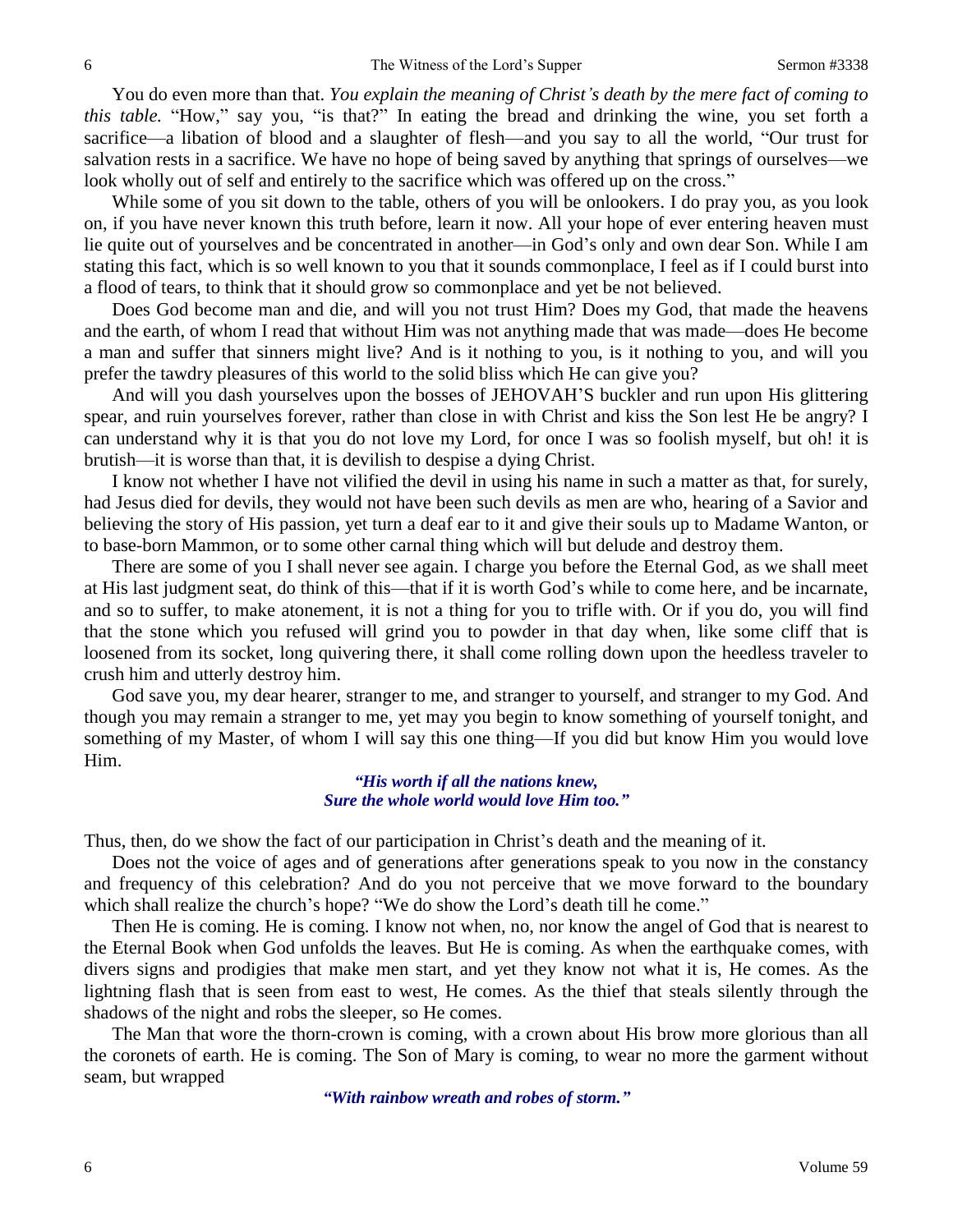He is coming. The Man that did hang upon a cross will sit upon the great white throne—

# *"On cherub wings and wings of wind, Appointed Judge of all mankind."*

And you said tonight—you said it and I heard you—that you crucified Him and you said that yours were the hands that drove the nails and made the hammer fall. You sang just now—

#### *"'Tis I have thus ungrateful been."*

Now you have confessed it. You, who have trusted in Him will confess it, and yet, thank God that out of a fault springs your salvation. But you who have not trusted Him, what will you say to Him in that day when He shall come to judge the world? You shall look on Him whom you have pierced, and you shall weep and wail because of Him.

Oh! that you would look at His wounds now and trust Him, for if you do not you shall look on them then, and you shall say, "I made those wounds." And that thought will shake you as when a lion shakes his prey. That thought will melt your bones as though they were but ice in the heat of the sun, and your loins shall be loosed, and your soul shall sink in dismay.

I pray you—I beseech you, by the love you bear to yourself, and to your soul that can never die look unto Jesus and be saved. Look unto Him now. You must look one day—look tonight. You must look, either with repentance and faith, or else with terror and despair. Choose which it shall be. Choose you now.

Young men and women who have stepped in here tonight, I pray God that you may have grace to decide for Jesus now. Old men and fathers, maidens and matrons, may you have grace also to say, "I will take Him as my Savior, not as my Judge."

> *"But if your ears refuse The language of His grace, And hearts grow hard like stubborn Jews, That unbelieving race.*

*The Lord in anger drest, Shall lift His hand and swear, 'You that despise My promised rest Shall have no portion there.'"*

#### **EXPOSITION BY C. H. SPURGEON**

#### *EZEKIEL 36:16-38*

**Verses 16-20.** *Moreover the word of the LORD came unto me, saying, Son of man, when the house of Israel dwelt in their own land, they defiled it by their own way and by their doings: their way was before me as the uncleanness of a removed woman. Wherefore I poured my fury upon them for the blood that they had shed upon the land, and for their idols wherewith they had polluted it: and I scattered them among the heathen, and they were dispersed through the countries: according to their way and according to their doings I judged them. And when they entered unto the heathen, whither they went, they profaned my holy name, when they said to them, these are the people of the LORD, and are gone forth out of his land.*

All through Scripture we are told that God has great regard to the honor of His holy name. "The LORD thy God is a jealous God." And this is no small blessing to us, for it has so happened that, when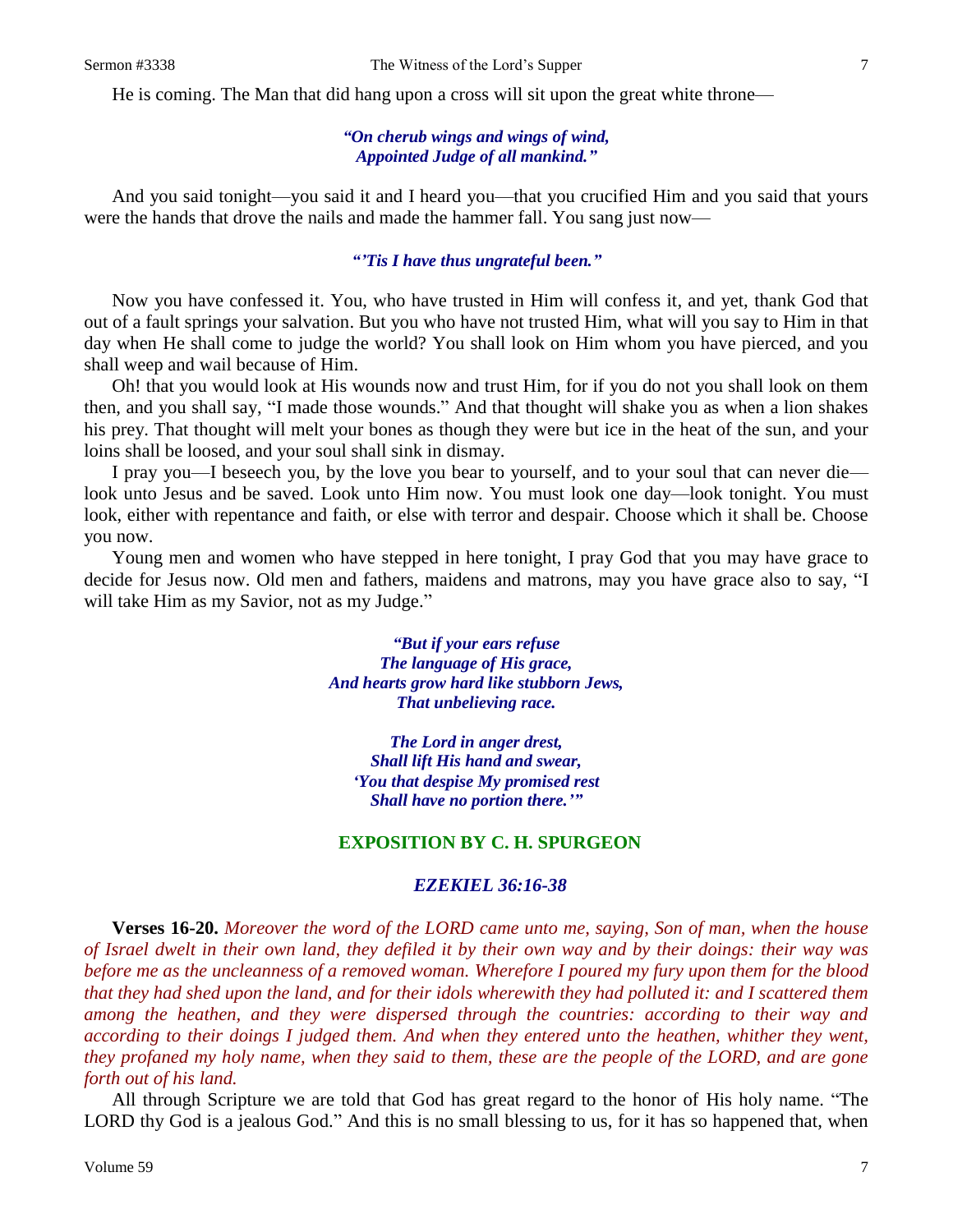there has been no other reason for mercy, God's regard to His own name has found Him a reason for dealing mercifully with His unbelieving, undeserving people.

See how He had scattered His chosen people. He had sent them away into captivity, justly, on account of their sins. But it came to pass that wherever they went, whether it was into Persia or Babylonia, the people said, "These are JEHOVAH'S people. These are JEHOVAH'S people and they are gone forth out of His land." What was the consequence of this?

**21.** *But I had pity for mine holy name, which the house of Israel had profaned among the heathen, whither they went.*

He had pity for His own name. He had a reverence and esteem for His own renown and standing, even among these heathen nations.

**22-23.** *Therefore say unto the house of Israel, thus says the LORD GOD; I do not this for your sakes, O house of Israel but for mine holy name's sake, which ye have profaned among the heathen, whither ye went. And I will sanctify my great name, which was profaned among the heathen which ye have profaned in the midst of them: and the heathen shall know that I am the LORD saith the LORD GOD, when I shall be sanctified in you before their eyes.*

Brethren, what must God think of a nation like to ours which has come to be called by His name, albeit it so little deserves that great honor? What, I say, must He think of the fact that if there are any vices yet unknown, white men will teach them to the heathen, and when the heathen have heard the Gospel, the great sources of doubt are the white men—Englishmen.

Full often the greatest oppressors will spring out of our own nation. Certainly we hold the belt for drunkenness, and where our fellow countrymen go the name of Christianity is rendered base among the heathen. The Mohammedan says of such a man, "He has been drunk and turned a Christian." I will grant that much that is said is said unwisely, and untruthfully, and slanderously in exaggeration, for these men are no Christians. They know not the Lord.

It is not a Christian country—it is a heathen country, as some of us know, not only by what we read, but by what we see and hear. Can you walk the streets without hearing blasphemies more black than might be heard in any streets under heaven? This is a heathen country, but yet it has somehow come to be thought to be a Christian country, and therefore its conduct is bringing dishonor upon the name of the Most High.

Oh! that He would have pity upon that name and interpose, and once more establish the truth and set up a throne of righteousness, and turn the hearts of the people to Himself in this country! Oh! that it were so, for His great name's sake! He cannot bless us for our own sakes, for we deserve nothing but His wrath—but oh! that He would once again have pity upon His holy name that is profaned, and bless this our land.

The Lord goes on to say concerning His people—

**24.** *For I will take you from among the heathen, and gather you out of all countries, and will bring you into your own land.*

Now, this stands true of Israel after the flesh. It will assuredly be fulfilled in the latter days. But it stands even more certain concerning Israel, the true Israel, of whom the natural Israel is but the type. Now, we read one form of that new covenant made with God concerning His elect, comprehending all that have believed in Christ, or ever shall believe in Him. This is the covenant that He makes with us in these days—

**25-26.** *Then will I sprinkle clean water upon you, and ye shall be clean: from all your filthiness, and from all your idols, will I cleanse you. A new heart also will I give you, and a new spirit will I put within you: and I will take away the stony heart out of your flesh, and I will give you an heart of flesh.*

Here is, first of all, full justification. "From all your filthiness will I cleanse you." And here is next regeneration*—*"A new heart also will I give you, and a new spirit will I put within you." These are unconditional promises of that covenant which He has made with His redeemed in the person of Christ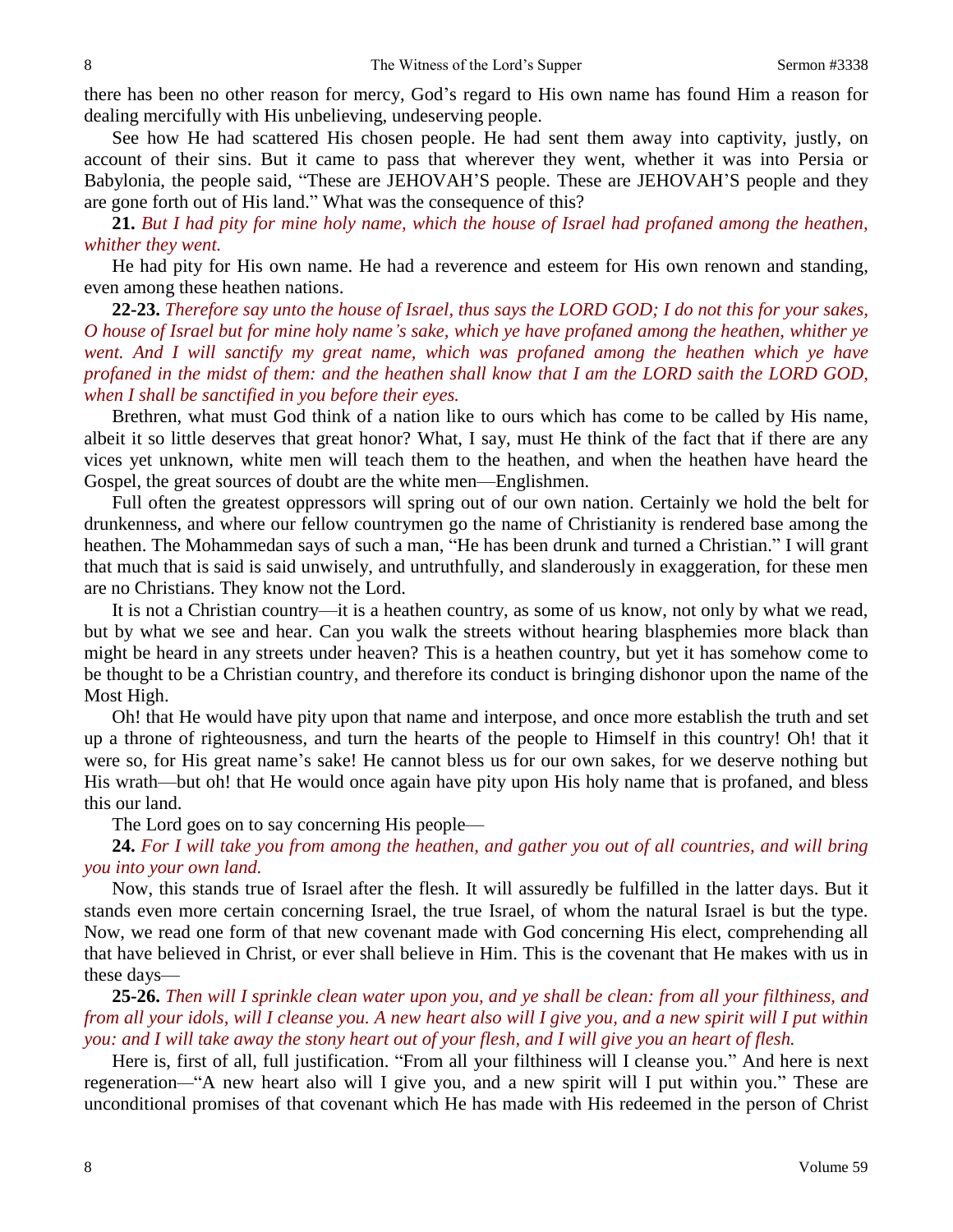**27.** *And I will put my Spirit within you, and cause you to walk in my statutes, and ye shall keep my judgments, and do them.*

Here is sanctification. Here is final perseverance. Blessed promises of the covenant of grace.

**28.** *And ye shall dwell in the land that I gave to your fathers: and ye shall be my people, and I will be your God.*

That is the greatest promise of all. If a man were to preach a series of sermons upon this text during every day in the year, he would never exhaust the fullness of its meaning. "Ye shall be my people, and I will be your God."

**29.** *I will also save you from all your uncleanness: and I will call for the corn, and will increase it, and lay no famine upon you.*

And spiritually, how true this is—that whenever God saves us from sin, He also saves us from every form of famine. No heart was ever left to hunger and thirst in vain when it was cleansed from its sin. Our wants come out of our sins, but when we walk with God, He lays no famine upon us in spiritual things.

**30.** *And I will multiply the fruit of the tree, and the increase of the field, that ye shall receive no more reproach of famine among the heathen.*

"Then," when I have blessed you thus—when I have fully saved you, when I have brought you up from all the places where I have scattered you, when I have enriched you and indulged you with My love—

**31.** *Then shall ye remember your own evil ways, and your doings that were not good, and shall loathe yourselves in your own sight for your iniquities and for your abominations.*

Repentance is not the root of grace, but the lily-like flower of it. It is not a thing for the early morning of Christian life alone. Repentance will go side by side with faith all through the ways of righteousness, till we get to Heaven Gate. It is when we have most of mercy that we have most loathing for sin.

> *"Law and terrors do but harden All the while they work alone: But a sense of blood-bought pardon Soon dissolves a heart of stone."*

**32.** *Not for your sakes do I do this, saith the LORD GOD be it known unto you: be ashamed and confounded for your own ways, O house of Israel.*

There is no man saved for his own sake. There is no man redeemed for his own sake. It is for God's own glory's sake. There is no motive so high—there is none so worthy of God, as the making known to all generations and all realms the majesty of His love and the faithfulness of His covenant.

**33-36.** *Thus saith the LORD GOD: In the day that I shall have cleansed you from all your iniquities I will also cause you to dwell in the cities, and the wastes shall be builded. And the desolate land shall be tilled, whereas it lay desolate in the sight of all that passed by. And they shall say, This land that was desolate is become like the garden of Eden; and the waste and desolate and ruined cities are become fenced, and are inhabited. Then the heathen that are left round about you shall know that I the LORD build the ruined places, and plant that that was desolate; I the LORD have spoken it, and I will do it.*

Now, as He will do this, I doubt not, in Palestine, in due season, so does He always make the most desolate places to be built when His people live near to Him. Let us have courage, brethren, about London, about England, about the world. It is very wicked, but if we will keep close to God, we are able to overcome this wickedness in Christ's name.

Let us have comfort about these evil days in which the most of men seem to be departing from the Gospel. We can "hold the fort" till Christ shall come—let us but have courage. God will give us yet to